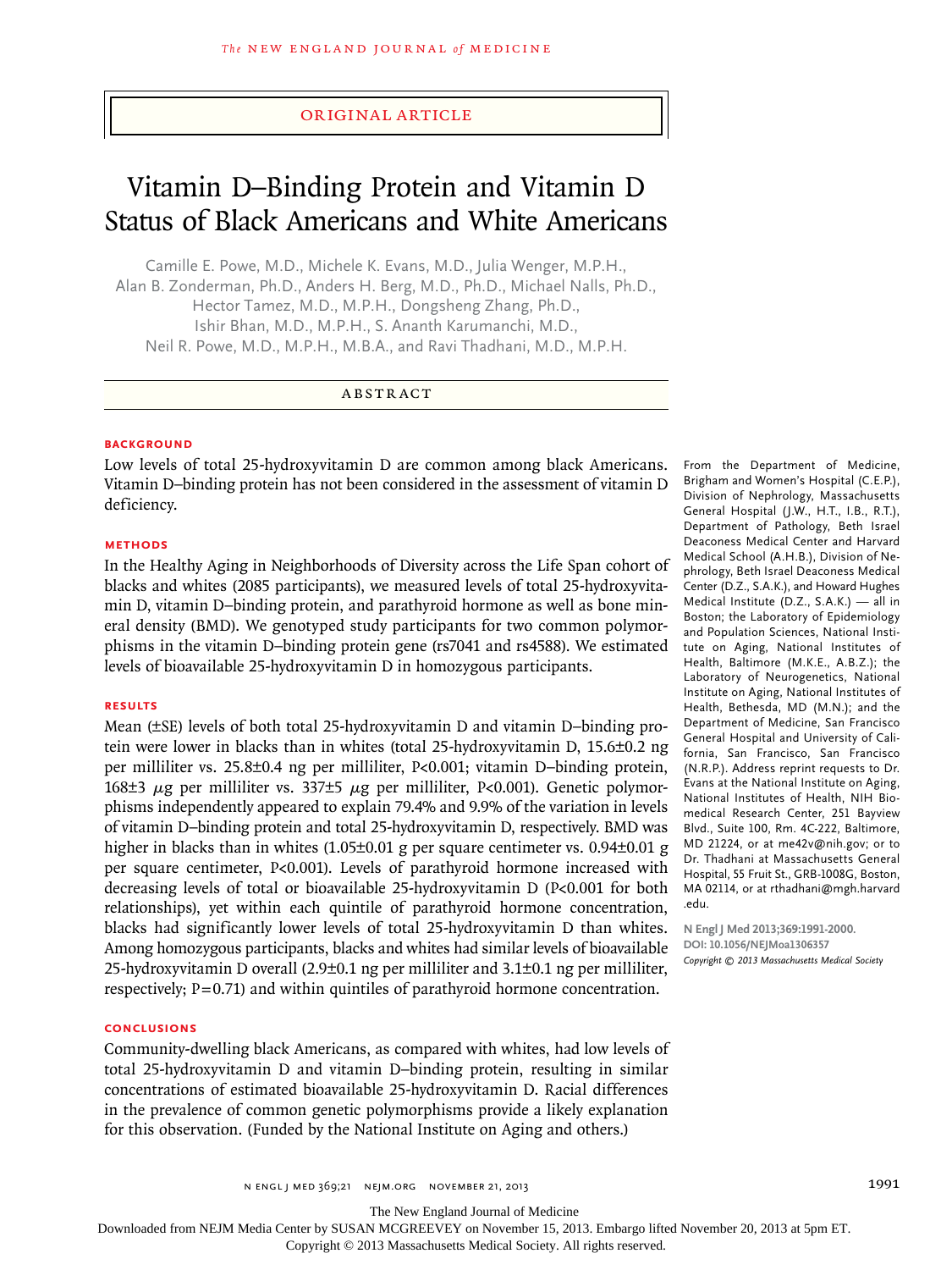W LEVELS OF TOTAL 25-HYDROXYVITA-<br>min D, which are more common in black<br>Americans than in white Americans, are<br>associated with negative health outcomes in epiow levels of total 25-hydroxyvitamin D, which are more common in black Americans than in white Americans, are demiologic studies.1-4 Such studies are responsible for the routine clinical practice of screening for vitamin D deficiency. Among the possible effects of vitamin D deficiency, the strongest evidence is for a role in skeletal disorders,5,6 but clinical investigations of vitamin D supplementation to decrease the risk of fracture have been inconclusive.7-10

Because blacks consistently have lower levels of total 25-hydroxyvitamin D than whites, they are frequently given a diagnosis of vitamin D deficiency.11-13 Yet, as compared with whites, blacks have higher bone mineral density (BMD) and a lower risk of fragility fracture.<sup>14-16</sup> Elevated levels of parathyroid hormone, often considered a sensitive marker of vitamin D deficiency, are more common in blacks than in whites.<sup>17</sup> However, the relation between levels of parathyroid hormone and total 25-hydroxyvitamin D may differ in blacks and whites.<sup>18</sup>

Vitamin D–binding protein is the primary vitamin D carrier protein, binding 85 to 90% of total circulating 25-hydroxyvitamin D.19 The non– vitamin D–binding protein fraction (bioavailable 25-hydroxyvitamin D) consists primarily of albumin-bound 25-hydroxyvitamin D (10 to 15% of total 25-hydroxyvitamin D), with less than 1% of total 25-hydroxyvitamin D in the free form. Vitamin D–binding protein appears to inhibit some actions of vitamin D, because the bound fraction may be unavailable to act on target cells.<sup>20,21</sup> Common genetic polymorphisms in the vitamin D– binding protein gene produce variant proteins that differ in their affinity for vitamin D.22,23 The prevalence of these polymorphisms differs between racial groups.24,25 Clinical assays measure the level of total 25-hydroxyvitamin D without distinguishing fractions bound to carrier proteins.

We conducted a study to determine whether vitamin D–binding protein genotypes and concentrations of circulating vitamin D–binding protein differ between black Americans and white Americans, possibly accounting for observed racial differences in manifestations of vitamin D deficiency.

## Methods

# **Study Population**

Healthy Aging in Neighborhoods of Diversity across the Life Span (HANDLS) is a populationbased cohort study involving 3720 participants that is supported by the Intramural Research Program of the National Institute on Aging.<sup>26</sup> Study participants, who were 30 to 64 years of age and living in Baltimore at the time of enrollment, were recruited from 13 contiguous U.S. Census tracts. Participants were randomly selected within strata based on age, race, sex, and socioeconomic status; those who did not identify themselves as black or white were excluded. The institutional review board of the National Institute of Environmental Health Sciences, National Institutes of Health, approved the protocol. The Partners HealthCare Human Research Committee exempted the present study from the requirement for review. The first and last authors vouch for the accuracy of the data and analyses.

#### **Data Collection**

We used cross-sectional data from the HANDLS study that were collected between 2004 and 2008. After providing written informed consent and being interviewed, participants underwent an examination on a mobile research vehicle in which blood was sampled, height and weight were measured, and bone densitometry was performed. Dietary intake of calcium and vitamin D were determined by means of the U.S. Department of Agriculture Automated Multiple-Pass Method. Only participants who completed the examination, including bone densitometry (performed with the use of the Lunar DPX-IQ densitometer [Lunar] and restricted to participants weighing <122.5 kg [270 lb]), and who had sufficient blood samples available were included in the present study (2085 participants) (Fig. S1 in the Supplementary Appendix, available with the full text of this article at NEJM.org). BMD at the femoral neck was used in this study, given its relevance as a risk factor for hip fracture.<sup>27</sup>

#### **Laboratory Analyses**

Blood samples drawn at the examination were stored at −80°C. Levels of total 25-hydroxyvitamin D  $(D_2)$  and D<sub>3</sub>) were measured with the use of

The New England Journal of Medicine

Downloaded from NEJM Media Center by SUSAN MCGREEVEY on November 15, 2013. Embargo lifted November 20, 2013 at 5pm ET.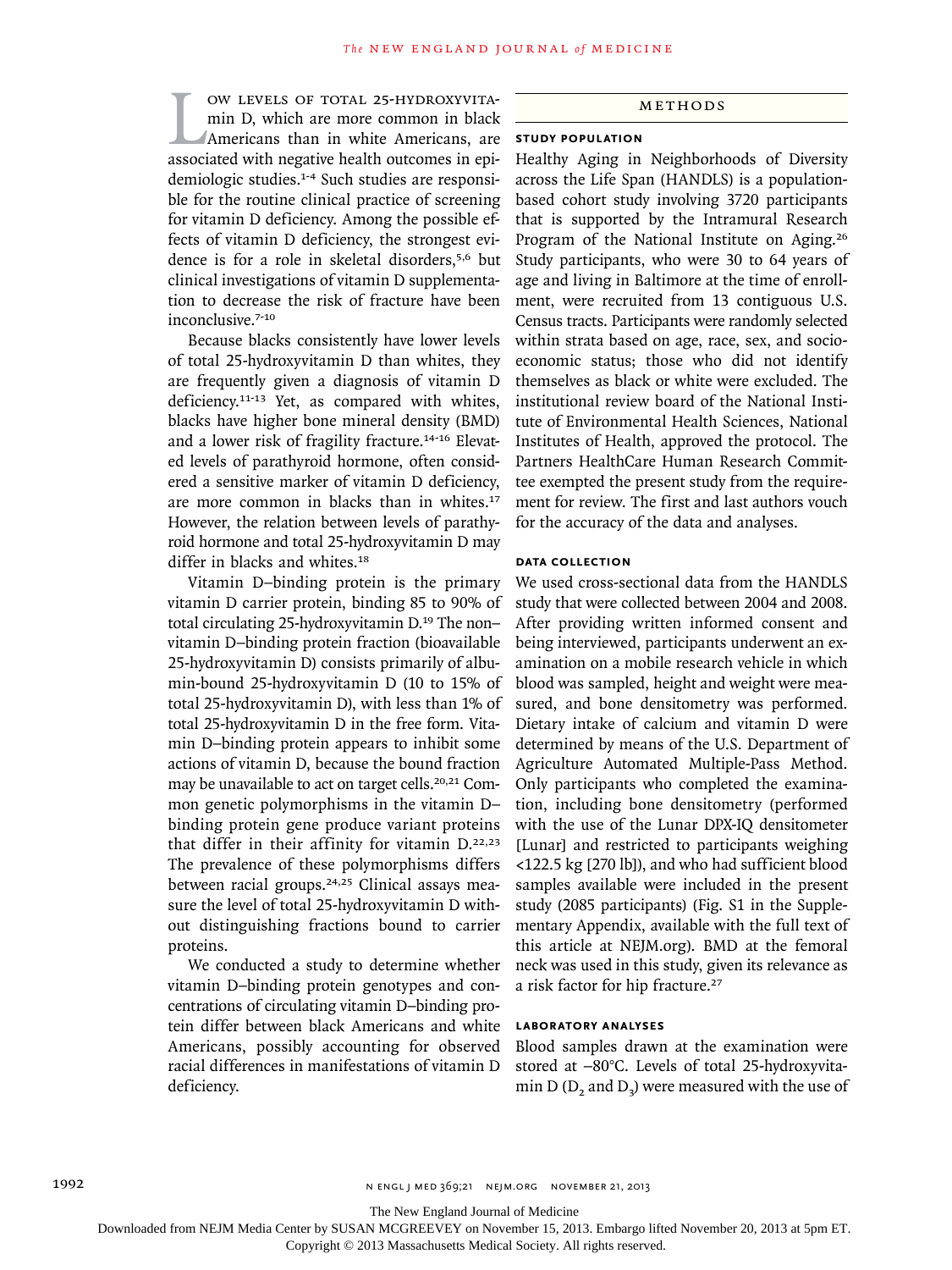tandem mass spectrometry (interassay coefficient of variation, 8.6%). Levels of vitamin D– binding protein were measured by means of a commercial enzyme-linked immunosorbent assay (R&D Systems) that uses two monoclonal antibodies in a sandwich format (interassay coefficient of variation, 7.2%). Levels of intact parathyroid hormone were measured with the use of the Elecsys Parathyroid Hormone Immunoassay (Modular Analytics E170, Roche Diagnostics) (interassay coefficient of variation, 2.5%). Calcium levels were corrected for the participant's albumin level as follows: corrected calcium = (measured calcium in mg per deciliter) +  $[0.8 \times (4.0 - \text{serum album}]$ min in g per deciliter)].

## **Genotyping**

DNA samples from the participants were genotyped for two common single-nucleotide polymorphisms (SNPs) in the coding region of the vitamin D–binding protein gene (rs4588 and rs7041) (see the Methods section in the Supplementary Appendix). These polymorphisms were chosen because of their high prevalence in the general population, their association with race, and their known link with vitamin D–binding protein function.22-25 We successfully genotyped samples from 1981 participants (95.0%).

#### **Calculation of Bioavailable 25-Hydroxyvitamin D**

Bioavailable 25-hydroxyvitamin D was defined as circulating 25-hydroxyvitamin D not bound to vitamin D–binding protein, which is analogous to the definition of bioavailable testosterone.<sup>28</sup> Concentrations of bioavailable 25-hydroxyvitamin D were calculated in 1025 homozygotes, for whom we could use a single genotype-specific binding affinity constant on the basis of the presence of a single vitamin D–binding protein variant (see the Methods section in the Supplementary Appendix).<sup>22</sup> Calculated concentrations of bioavailable 25-hydroxyvitamin D were validated by direct measurement in a subgroup of homozygous participants with the use of a competitive radioligand-binding assay (see the Methods section and Fig. S2 and S3 in the Supplementary Appendix). Measured and calculated 25-hydroxyvitamin D concentrations were correlated (Pearson's r=0.81 in 32 Gc1F homozygotes and 0.90 in 13 Gc1S homozygotes; P<0.001 for both relationships) (Fig. S4 in the Supplementary Appendix).

#### **Statistical Analysis**

The characteristics of the study participants were compared according to race with the use of t-tests or chi-square tests and are presented as means ±SE or numbers and percentages. Non-normally distributed variables were natural log–transformed for parametric testing. Adjusted means were derived from multivariable linear regression models containing terms for age, sex, body-mass index (BMI), status with respect to poverty (defined as self-reported household income of <125% of the federal poverty level in 2003), season, smoking status, and calcium intake. Microalbuminuria (defined as a urinary microalbumin-tocreatinine ratio >30  $\mu$ g of microalbumin per milligram of creatinine) was included as a covariate in models predicting levels of vitamin D–binding protein and total 25-hydroxyvitamin D. Squared semi-partial correlation coefficients (expressed as percentages) are presented for multivariable linear regression models exploring variation in total 25-hydroxyvitamin D and vitamin D–binding protein. Total r<sup>2</sup> values are presented for unadjusted models and for the overall variance explained in multivariable models.

Chi-square tests were used to compare allele frequencies according to race. Race-stratified linear regression models were used to summarize associations of levels of vitamin D–binding protein and total 25-hydroxyvitamin D with the two SNPs of interest (rs7041 and rs4588). For a subgroup of 774 samples from black participants with complete data from genomewide association studies, we created two models, one including 10 principal components from a discriminant analysis of racial groups and a second with only one covariate, percent African ancestry. Adjustment for population substructure had little effect on the model. Thus, these covariates are not included in reported results.

Participants were divided into quintiles to examine relationships between 25-hydroxyvitamin D measures and markers of vitamin D status (parathyroid hormone level, calcium level, and BMD).

Statistical analyses were conducted with the use of SAS software, version 9.2 (SAS Institute). Two-tailed P values of less than 0.05 were con-

The New England Journal of Medicine

Downloaded from NEJM Media Center by SUSAN MCGREEVEY on November 15, 2013. Embargo lifted November 20, 2013 at 5pm ET.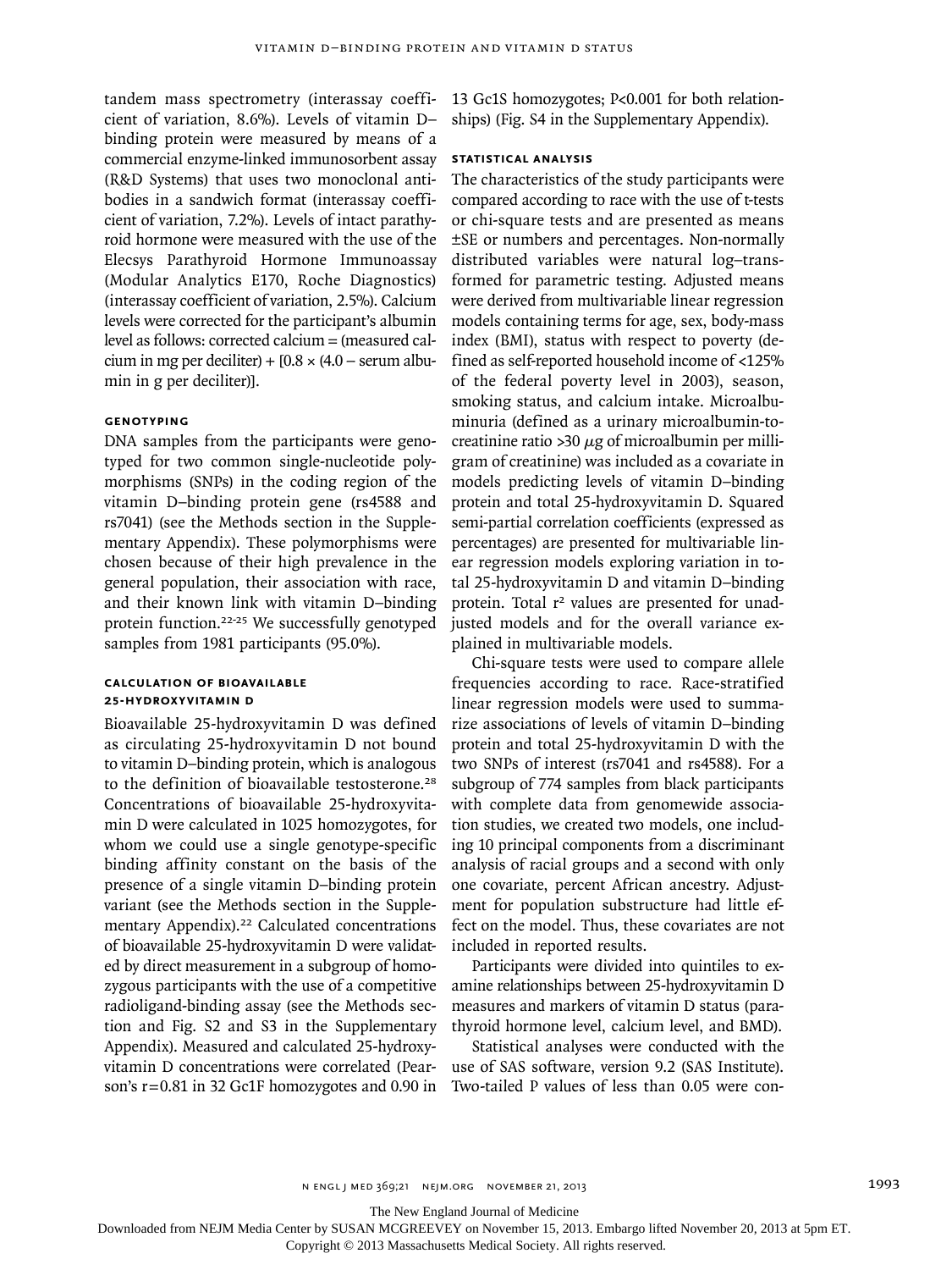sidered to indicate statistical significance, with been prescribed osteoporosis therapies. Use of presence of two SNPs, with P values of less than 0.025 considered to indicate statistical mon (Table 1). significance.

#### Results

#### **Characteristics of the Participants**

Blacks (1181 participants) and whites (904 participants) were similar in terms of age, sex, BMI, and menopausal status (Table 1). Blacks were more likely than whites to be impoverished, to be active smokers, and to have microalbuminuria. Blacks were less likely than whites to have received a diagnosis of osteoporosis or to have

the exception of the genotype analysis, in which hormone-replacement therapy and medications the significance threshold was adjusted for the that affect vitamin D metabolism (e.g., antiepileptic agents and glucocorticoids) was uncom-

## **Total 25-Hydroxyvitamin D, Vitamin D–Binding Protein, and Markers of Vitamin D Status**

Unadjusted levels of total 25-hydroxyvitamin D were lower in blacks than in whites (15.6±0.2 ng per milliliter vs. 25.8±0.4 ng per milliliter, P<0.001) (Fig. 1A). Racial differences in total 25-hydroxyvitamin D levels persisted after multivariable adjustment (17.3±0.3 ng per milliliter in blacks vs. 25.5±0.4 ng per milliliter in whites, P<0.001). There were seasonal differences in 25-hydroxyvitamin D levels (Table S1 in the Supplementary

| Table 1. Characteristics of the Study Participants Overall and According to Race.* |                         |                             |                       |         |  |  |  |  |  |
|------------------------------------------------------------------------------------|-------------------------|-----------------------------|-----------------------|---------|--|--|--|--|--|
| Characteristic                                                                     | Overall<br>$(N = 2085)$ | <b>Blacks</b><br>$(N=1181)$ | Whites<br>$(N = 904)$ | P Value |  |  |  |  |  |
| $Age - yr$                                                                         | $48.3 + 0.2$            | $48.3 + 0.3$                | $48.3 + 0.3$          | 0.92    |  |  |  |  |  |
| Male sex - no. (%)                                                                 | 921 (44.2)              | 523 (44.3)                  | 398 (44.0)            | 0.91    |  |  |  |  |  |
| <b>BMI</b> <sup>+</sup>                                                            | $29.6 \pm 0.2$          | $29.4 + 0.2$                | $29.8 \pm 0.2$        | 0.14    |  |  |  |  |  |
| Household income <125% of poverty line<br>$-$ no. $(%)$                            | 850 (40.8)              | 573 (48.5)                  | 277 (30.6)            | < 0.001 |  |  |  |  |  |
| Score on Houston Activity Scale:                                                   | $2.4 \pm 0.1$           | $2.2+0.1$                   | $2.8 \pm 0.1$         | < 0.001 |  |  |  |  |  |
| Current smoker - no./total no. (%)                                                 | 930/1938 (48.0)         | 552/1091 (50.6)             | 378/847 (44.6)        | 0.01    |  |  |  |  |  |
| Diagnosis of osteoporosis — no./total no. $(\%)$                                   | 51/1730 (2.9)           | 19/946 (2.0)                | 32/784(4.1)           | 0.01    |  |  |  |  |  |
| Prescribed osteoporosis therapies - no. (%) [                                      | 29(1.4)                 | 10(0.8)                     | 19(2.1)               | 0.02    |  |  |  |  |  |
| Postmenopausal — no. of women/total no. (%)                                        | 623/1104 (56.4)         | 345/626 (55.1)              | 278/478 (58.2)        | 0.42    |  |  |  |  |  |
| Prescribed HRT - no. of women/total no. (%)                                        | 27/1105 (2.4)           | 10/618(1.6)                 | 17/487(3.5)           | 0.045   |  |  |  |  |  |
| Microalbuminuria - no./total no. (%)                                               | 37/1383(2.7)            | 27/710(3.8)                 | 10/673(1.5)           | 0.01    |  |  |  |  |  |
| Estimated GFR of <60 ml/min/1.73 m <sup>2</sup><br>— no./total no. $(\%)$          | 114/2039 (5.6)          | 67/1141(5.9)                | 47/898 (5.2)          | 0.53    |  |  |  |  |  |
| Prescribed antiepileptic agents - no. (%)**                                        | 14(0.7)                 | 6(0.5)                      | 8(0.9)                | 0.30    |  |  |  |  |  |
| Prescribed glucocorticoids - no. (%) † †                                           | 28(1.3)                 | 20(1.7)                     | 8(0.9)                | 0.11    |  |  |  |  |  |
| Dietary vitamin D intake - IU/day                                                  | $152 + 4$               | $149+5$                     | $157 + 6$             | 0.38    |  |  |  |  |  |
| Dietary calcium intake - mg/day                                                    | $731 + 11$              | $720 + 14$                  | $744 + 17$            | 0.10    |  |  |  |  |  |

\* Race was self-reported. Plus–minus values are means ±SE. P values of less than 0.05 were considered to indicate statistical significance. HRT denotes hormone-replacement therapy.

† The body-mass index (BMI) is the weight in kilograms divided by the square of the height in meters.

§ Osteoporosis therapies included pamidronate, neridronic acid, olpadronate, alendronate, ibandronate, risedronate, zoledronate, denosumab, teriparatide, and raloxifene.

Microalbuminuria was defined as a urinary microalbumin-to-creatinine ratio of more than 30  $\mu$ g of microalbumin per milligram of creatinine.

The estimated glomerular filtration rate (GFR) was calculated with the use of the Chronic Kidney Disease Epidemiology Collaboration equation.

\*\* Antiepileptic agents included phenobarbital, carbamazepine, phenytoin, and primidone.

†† Glucocorticoids included prednisone, hydrocortisone, methylprednisolone, prednisolone, and dexamethasone.

The New England Journal of Medicine

Downloaded from NEJM Media Center by SUSAN MCGREEVEY on November 15, 2013. Embargo lifted November 20, 2013 at 5pm ET.

<sup>‡</sup> Scores on the Houston Activity Scale range from 0 to 7, with higher scores indicating greater habitual physical activity. Data were missing for 785 black participants (66.5%) and 672 white participants (74.3%).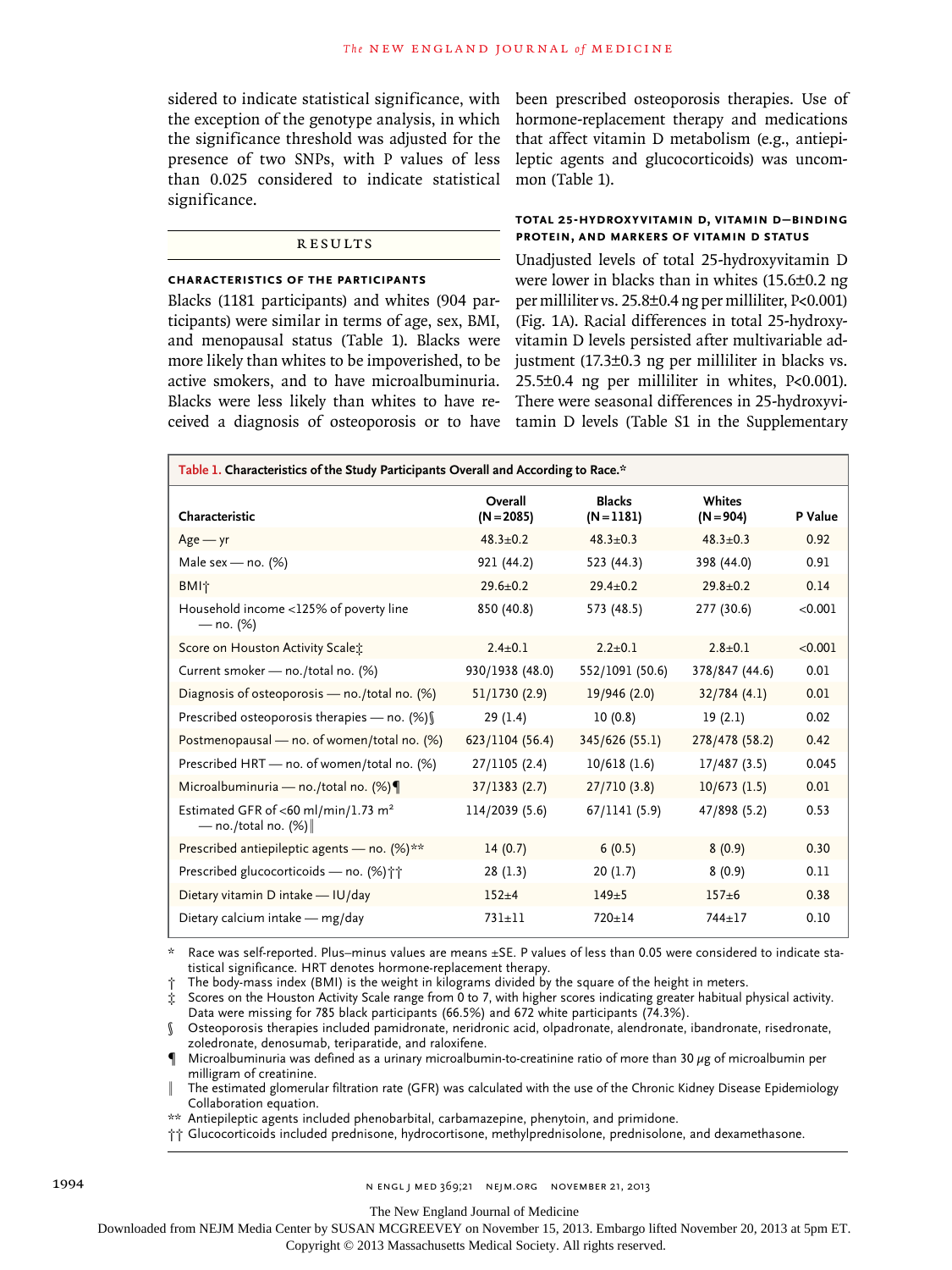Appendix). Race explained 22.7% of the variation in total 25-hydroxyvitamin D levels in an unadjusted model.

Unadjusted levels of vitamin D–binding protein were lower in blacks than in whites (168 $\pm$ 3  $\mu$ g per milliliter vs. 337 $\pm$ 5  $\mu$ g per milliliter, P<0.001) (Fig. 1B). Racial differences in vitamin D–binding protein levels persisted after multivariable adjustment (169 $\pm$ 5  $\mu$ g per milliliter in blacks vs. 339 $\pm$ 5  $\mu$ g per milliliter in whites, P<0.001). There were seasonal differences in vitamin D– binding protein levels; they appeared to explain 0.5% of the variation in vitamin D–binding protein levels (Table S1 in the Supplementary Appendix). Race explained 30.5% of the variation in vitamin D–binding protein levels in an unadjusted model.

Adjusted mean BMD at the femoral neck was greater in blacks than in whites (1.05±0.01 g per square centimeter vs. 0.94±0.01 g per square centimeter, P<0.001), as were adjusted mean calcium levels (9.11±0.01 mg per deciliter vs. 8.99±0.01 mg per deciliter, P<0.001). Adjusted mean levels of parathyroid hormone were higher in blacks than in whites (39±1 pg per milliliter vs. 34±1 pg per milliliter, P<0.001). When we excluded participants with measurable 25-hydroxyvitamin  $D_2$ , our findings did not change appreciably (data not shown).

#### **Genetic Polymorphisms, Vitamin D–Binding Protein, and Total 25-Hydroxyvitamin D**

Blacks were more likely than whites to have the T allele at rs7041, whereas whites were more likely than blacks to have the G allele at this location (P<0.001 for both comparisons); blacks were less likely to have the A allele at rs4588 (P<0.001) (Table 2).

The T allele at rs7041 was associated with decreased levels of vitamin D–binding protein in both blacks and whites (Table 2). The A allele at rs4588 was associated with higher vitamin D– binding protein levels in both blacks and whites after we accounted for the allele at rs7041. The polymorphisms at rs7041 and rs4588 had additive effects on vitamin D–binding protein concentrations (Table 2). Genetic variants independently appeared to explain 79.4% of the variation in vitamin D–binding protein levels after we accounted for other factors. After genetic variants were taken into account, race appeared to explain less than 0.1% of the variation in vitamin D– binding protein levels.



**Figure 1. Levels of Total 25-Hydroxyvitamin D and Vitamin D–Binding Protein in Community-Dwelling White and Black Study Participants.**

Histograms representing stacked distributions are shown. Mean (±SE) levels of total 25-hydroxyvitamin D were significantly lower in blacks than in whites (15.6±0.2 ng per milliliter vs. 25.8±0.4 ng per milliliter, P<0.001) (Panel A), as were levels of vitamin D–binding protein  $(168\pm3 \mu g$  per milliliter vs. 337 $\pm$ 5 µg per milliliter, P<0.001) (Panel B).

The T allele at rs7041 was associated with decreased levels of total 25-hydroxyvitamin D among blacks. In whites, the A allele at rs4588 was associ-

n engl j med 369;21 nejm.org november 21, 2013 1995

The New England Journal of Medicine

Downloaded from NEJM Media Center by SUSAN MCGREEVEY on November 15, 2013. Embargo lifted November 20, 2013 at 5pm ET.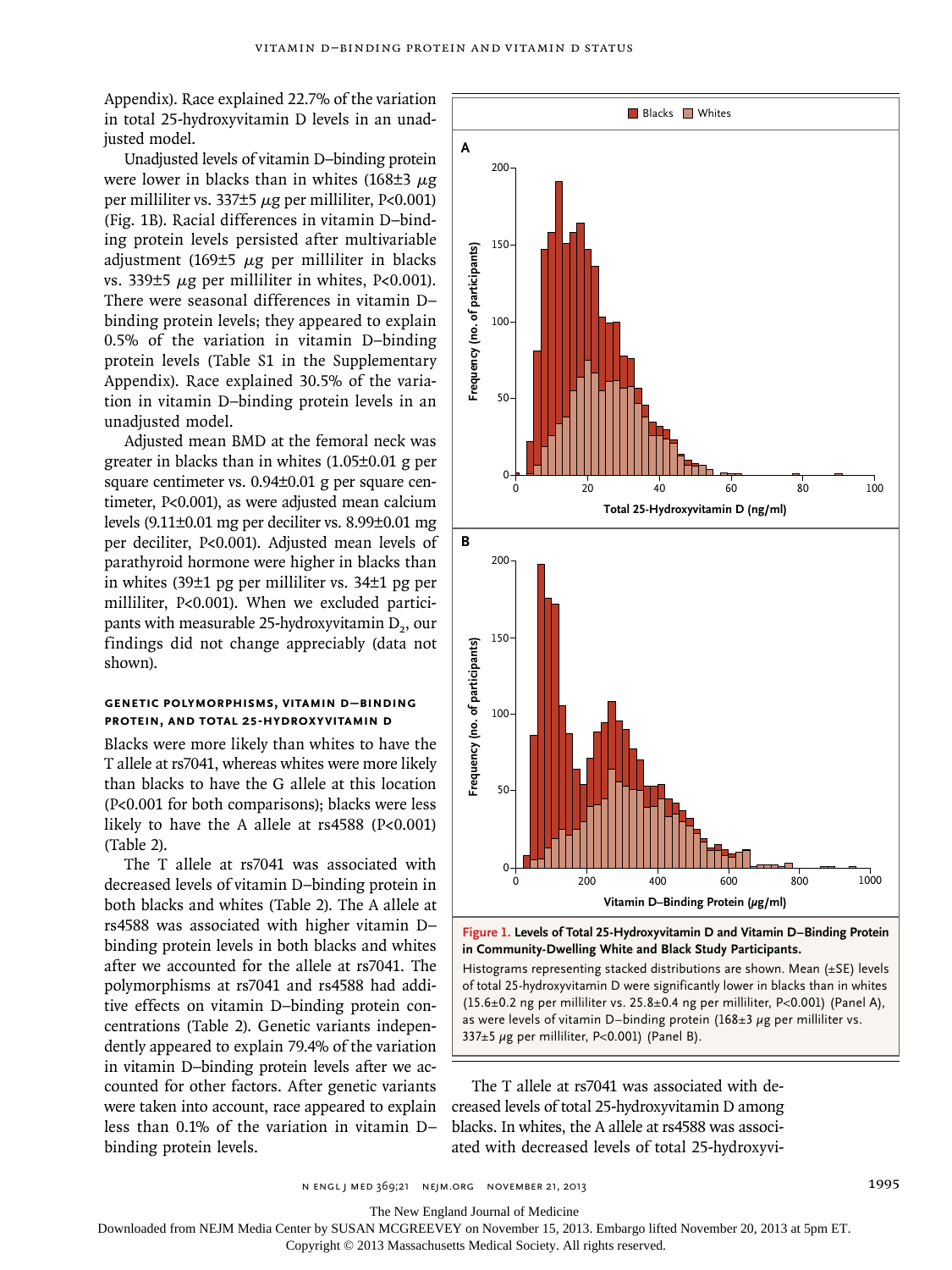| Table 2. Influence of Genetic Polymorphisms on Levels of Vitamin D-Binding Protein and Total 25-Hydroxyvitamin D.* |                     |                   |                                |                                                                                                       |         |                                                                                               |         |  |  |  |
|--------------------------------------------------------------------------------------------------------------------|---------------------|-------------------|--------------------------------|-------------------------------------------------------------------------------------------------------|---------|-----------------------------------------------------------------------------------------------|---------|--|--|--|
| <b>SNP</b>                                                                                                         | Reference<br>Allele | Variant<br>Allele | Variant<br>Allele<br>Frequency | Change in Vitamin D-<br><b>Binding Protein</b><br>Level per Variant<br><b>Allele Copy</b><br>(95% CI) | P Value | Change in Total<br>25-Hydroxyvitamin D<br>Level per Variant<br><b>Allele Copy</b><br>(95% CI) | P Value |  |  |  |
|                                                                                                                    |                     |                   |                                | μg/ml                                                                                                 |         | ng/ml                                                                                         |         |  |  |  |
| <b>Blacks</b>                                                                                                      |                     |                   |                                |                                                                                                       |         |                                                                                               |         |  |  |  |
| rs7041                                                                                                             | G                   | т                 | 0.83                           | $-189.4$ ( $-195.7$ to $-183.1$ )                                                                     | < 0.001 | $-2.0$ ( $-2.9$ to $-1.1$ )                                                                   | < 0.001 |  |  |  |
| rs4588                                                                                                             | $\mathsf{C}$        | A                 | 0.10                           | 57.0 (49.2 to 64.7)                                                                                   | < 0.001 | $-0.5$ ( $-1.7$ to 0.6)                                                                       | 0.33    |  |  |  |
| Whites                                                                                                             |                     |                   |                                |                                                                                                       |         |                                                                                               |         |  |  |  |
| rs7041                                                                                                             | G                   | т                 | 0.42                           | $-189.1$ ( $-201.0$ to $-177.3$ )                                                                     | < 0.001 | $0.2$ (-1.3 to 1.7)                                                                           | 0.77    |  |  |  |
| rs4588                                                                                                             | C                   | A                 | 0.28                           | 48.9 (36.0 to 61.8)                                                                                   | < 0.001 | $-2.5$ ( $-4.1$ to $-0.9$ )                                                                   | 0.003   |  |  |  |

\* Data on 1126 blacks and 855 whites were included in the analysis. CI denotes confidence interval, and SNP single-nucleotide polymorphism. P values of less than 0.025 were considered to indicate statistical significance (adjusted for two SNPs).

tamin D (Table 2). These genetic polymorphisms appeared to explain 9.9% of the variation in total 25-hydroxyvitamin D levels after other factors were taken into account. In the same model, season and race appeared to explain 10.5% and 7.3% of the variation in total 25-hydroxyvitamin D levels, respectively, whereas sex, age, smoking, calcium intake, BMI, poverty, and microalbuminuria each appeared to account for less than 2.0% of the variation. Overall, 31.2% of the variation in total 25-hydroxyvitamin D levels appeared to be explained in a model containing the aforementioned variables. The concentration of vitamin D– binding protein and the genotype of vitamin D– binding protein appeared to explain a similar amount of variation.

#### **Findings in Homozygous Participants**

## *Vitamin D–Binding Protein Phenotypes and Bioavailable 25-Hydroxyvitamin D*

Figure 2A shows the percentage of homozygous participants in each racial group with each variant vitamin D–binding protein (resulting from unique combinations of rs7041 and rs4588). Vitamin D–binding protein levels were lowest in Gc1F homozygous participants, highest in Gc1S homozygous participants, and intermediate in Gc2 homozygous participants (P<0.001 for all comparisons) (Fig. 2B). Among all 1025 homozygous participants, calculated levels of bioavailable 25-hydroxyvitamin D were similar in blacks and whites (2.9±0.1 ng per milliliter and 3.1±0.1 ng per milliliter, respectively; P=0.71) (Fig. 2C).

## *Markers of Vitamin D Status and 25-Hydroxyvitamin D*

BMD was not associated with levels of bioavailable or total 25-hydroxyvitamin D in black homozygous participants; however, in white homozygous participants, BMD generally increased with increasing levels of total or bioavailable 25-hydroxyvitamin D (Table S2 in the Supplementary Appendix). Calcium levels increased with increasing levels of total 25-hydroxyvitamin D in blacks only (Table S2 in the Supplementary Appendix). Lower levels of total or bioavailable 25-hydroxyvitamin D were associated with higher levels of parathyroid hormone in homozygotes of both races (P<0.001 for all relationships) (Table S2 in the Supplementary Appendix). As compared with white homozygotes with similar parathyroid hormone levels, black homozygotes had significantly lower levels of total 25-hydroxyvitamin D (Fig. 3A). In contrast, homozygous blacks and whites with similar parathyroid hormone levels had similar levels of bioavailable 25-hydroxyvitamin D (Fig. 3B). Relationships between total 25-hydroxyvitamin D levels and markers of vitamin D status in homozygotes were similar to those in the overall study population.

## Discussion

Because levels of total 25-hydroxyvitamin D are consistently lower in black Americans than in white Americans, blacks are frequently classified as being vitamin D-deficient.<sup>11-13</sup> In our study

The New England Journal of Medicine

Downloaded from NEJM Media Center by SUSAN MCGREEVEY on November 15, 2013. Embargo lifted November 20, 2013 at 5pm ET.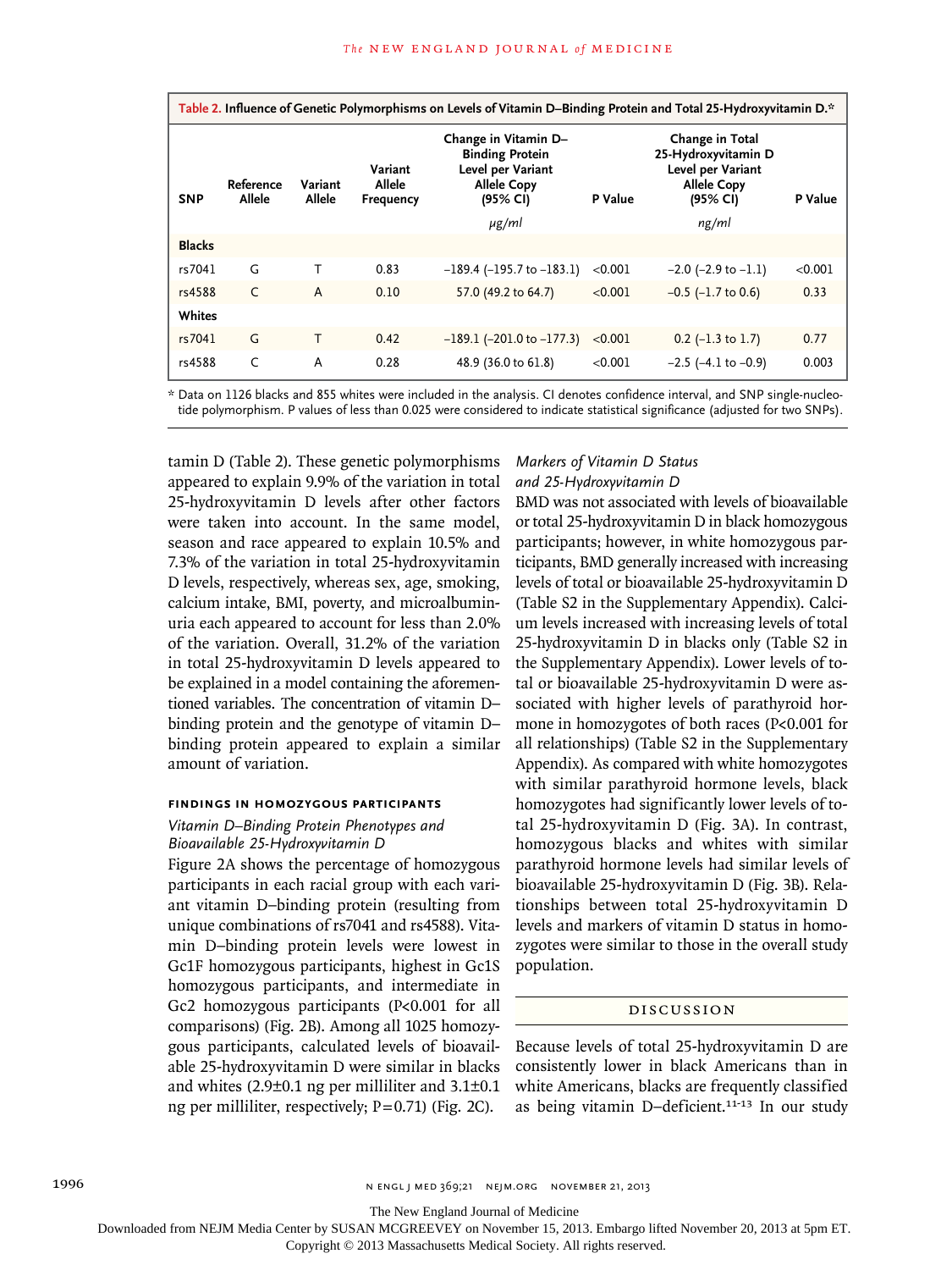

resulting in variant vitamin D–binding proteins (left side of panel; Asp denotes aspartic acid, Glu glutamic acid, Lys lysine, and Thr threonine). The Gc1F phenotype was most common in black homozygotes, whereas the Gc1S phenotype was most common in white homozygotes (right side of panel). As shown in Panel B, levels of vitamin D–binding protein were lowest in Gc1F/Gc1F homozygotes (632 participants, 93±2 μg per milliliter), highest in Gc1S/Gc1S homozygotes (313 participants, 468±6 μg per milliliter), and intermediate in Gc2/Gc2 homozygotes (80 participants, 190±4 μg per milliliter). Plasma vitamin D–binding protein concentrations in Gc1F/Gc1S heterozygotes (413 participants, 285±4 μg per milliliter) were intermediate between those of Gc1F/Gc1F homozygotes and Gc1S/Gc1S homozygotes. These differences were significant (P<0.001 for all comparisons). Panel C shows a histogram representing stacked distributions. Among homozygous participants, levels of bioavailable 25-hydroxyvitamin D were similar in blacks and whites (2.9±0.1 ng per milliliter in blacks and 3.1±0.1 ng per milliliter in whites, P=0.71).

n engl j med 369;21 nejm.org november 21, 2013 1997

The New England Journal of Medicine

Downloaded from NEJM Media Center by SUSAN MCGREEVEY on November 15, 2013. Embargo lifted November 20, 2013 at 5pm ET.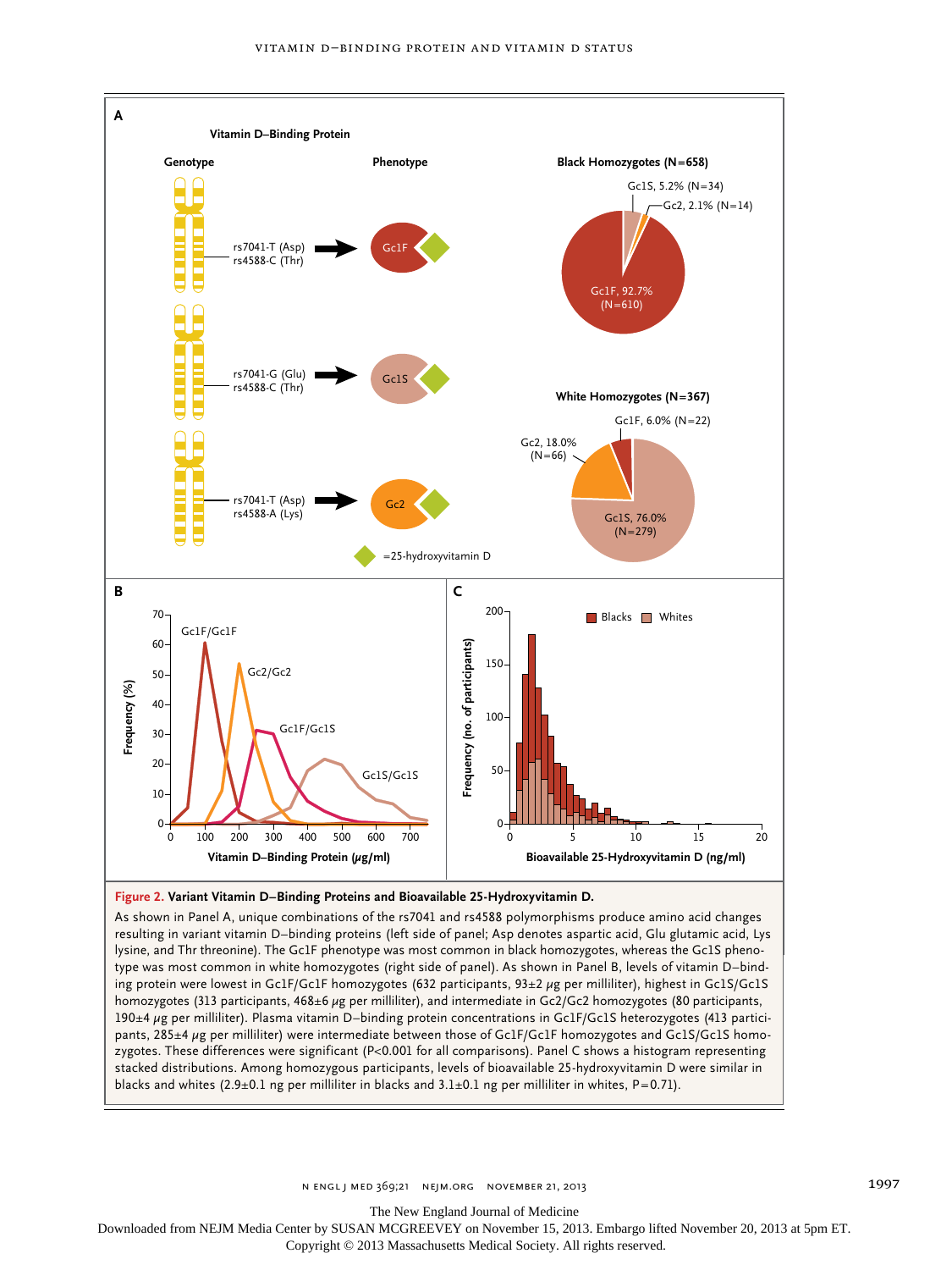

**Figure 3. Total and Bioavailable 25-Hydroxyvitamin D Levels among Homozygous Blacks and Whites with Similar Parathyroid Hormone Levels.**

Within quintiles of parathyroid hormone values, blacks generally had lower levels of total 25-hydroxyvitamin D levels than whites (Panel A) but similar levels of bioavailable 25-hydroxyvitamin D (Panel B). I bars indicate standard errors. One asterisk denotes P<0.01 for the comparisons between blacks and whites within the quintile, two asterisks P<0.01 for the comparison with the highest quintile among whites, and three asterisks P<0.01 for the comparison with the highest quintile among blacks.

> involving community-dwelling adults, we found that levels of vitamin D–binding protein are also lower in blacks, probably because of the high prevalence of a common genetic variant. Lower levels of vitamin D–binding protein in blacks appear to result in levels of bioavailable 25-hydroxyvitamin D that are equivalent to those in whites. These data, combined with previous data from our group,<sup>29</sup> suggest that low total 25-hydroxyvitamin D levels do not uniformly indicate vitamin D deficiency and call into question routine supplementation in persons with low levels of

both total 25-hydroxyvitamin D and vitamin D– binding protein who lack other traditional manifestations of this condition.

Thresholds for vitamin D sufficiency have been based on total 25-hydroxyvitamin D levels at which calcium absorption declines or parathyroid hormone levels increase.30,31 Because experimental data are inconclusive, controversy surrounds the precise level of total 25-hydroxyvitamin D at which these changes occur.30,31 We studied a community-dwelling population, in which overt vitamin D deficiency was rare; in fact, few participants had parathyroid hormone levels outside the normal range. Still, on the basis of the current guidelines (suggesting a threshold for sufficiency of 20 or 30 ng per milliliter), 77 to 96% of our black participants would be classified as vitamin D–deficient.32,33 Labeling the majority of the black participants as vitamin D–deficient would be inconsistent with the observation that they had higher BMD, higher calcium levels, and only slightly higher parathyroid hormone levels than their white counterparts.

Low levels of vitamin D–binding protein in blacks may provide protection against the manifestations of vitamin D deficiency despite low levels of total 25-hydroxyvitamin D. The bioavailability of other lipophilic hormones, such as thyroid hormone, is known to be influenced by the concentration of carrier proteins. When the concentration of the thyroxine-binding globulin is low or undetectable, there is a lower total thyroid hormone requirement for sufficiency.<sup>34</sup> Analogously, mice that lack vitamin D–binding protein have low levels of total 25-hydroxyvitamin D but do not show signs of vitamin D deficiency.20 Therefore, low levels of total 25-hydroxyvitamin D probably do not indicate true vitamin D deficiency when levels of vitamin D–binding protein are also low, as in many black Americans. Bioavailable 25-hydroxyvitamin D may be a more appropriate cross-racial marker of vitamin D sufficiency; however, investigations in populations with overt vitamin D deficiency are required before routine clinical use is warranted.

Levels of total 25-hydroxyvitamin D are, in part, genetically determined.24,35,36 In our study, genetic polymorphisms in vitamin D–binding protein appeared to account for a greater proportion of the variation in total 25-hydroxyvitamin D levels than most factors known to be associated with 25-hydroxyvitamin D levels.35-37 The

The New England Journal of Medicine

Downloaded from NEJM Media Center by SUSAN MCGREEVEY on November 15, 2013. Embargo lifted November 20, 2013 at 5pm ET.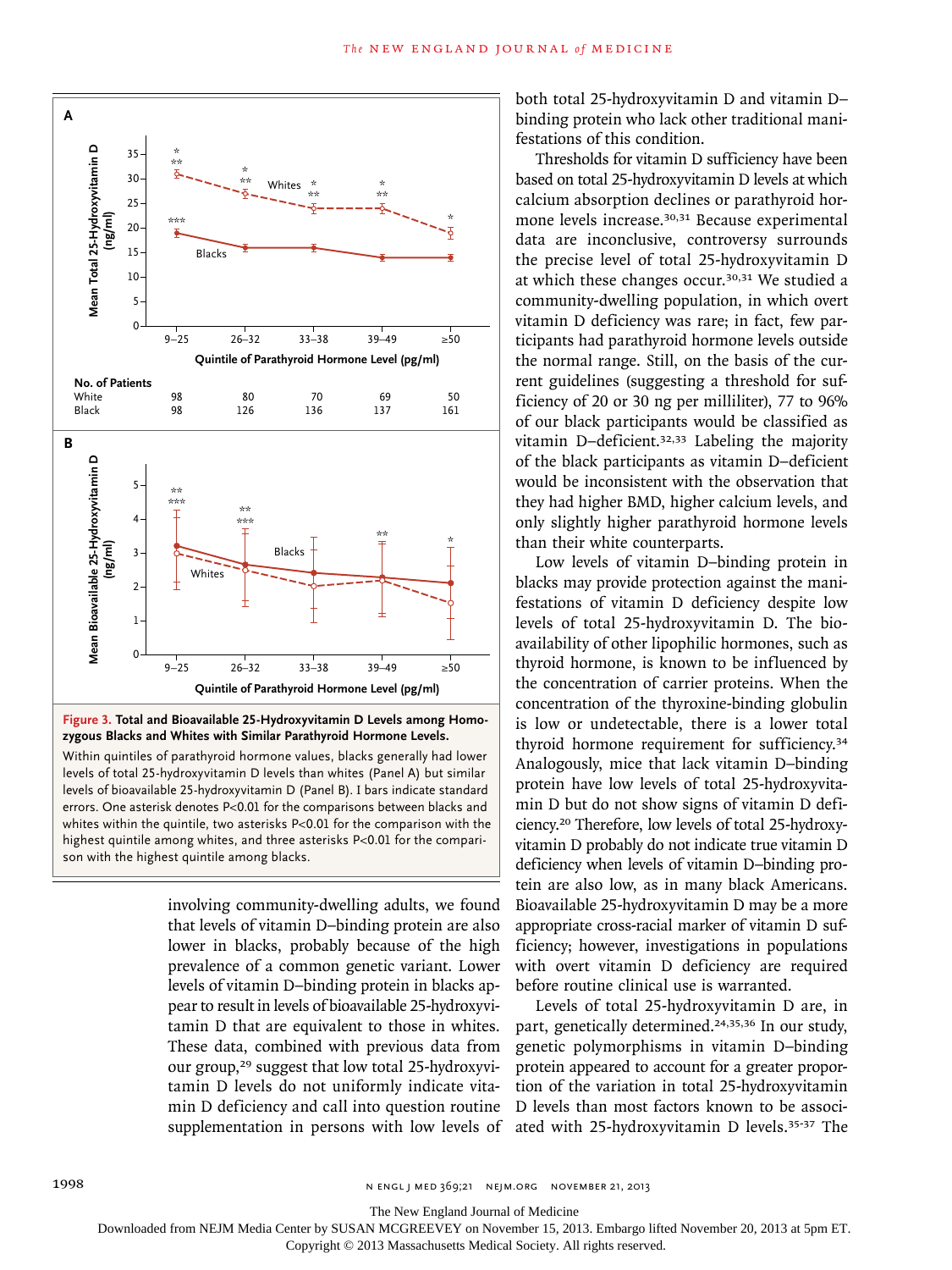effect of vitamin D–binding protein polymorphisms on total 25-hydroxyvitamin D concentrations appeared to be mediated by the concentration of vitamin D–binding protein, an observation that is consistent with the findings in a previous study.38 Data in genetically modified mice suggest that the function of vitamin D–binding protein is to prolong the half-life of 25-hydroxyvitamin D, supporting this hypothesis.20 Although mice lacking vitamin D–binding protein do not have manifestations of overt deficiency at baseline, they are more susceptible to deficiency than normal mice when deprived of vitamin D.20 Vitamin D–binding protein prolongs the half-life of 25-hydroxyvitamin D by serving as a reservoir and aiding in the reabsorption of filtered vitamin D through megalin in the kidney.<sup>20,39</sup> We speculate that low levels of vitamin D–binding protein may confer a predisposition to inadequate 25-hydroxyvitamin D levels when vitamin D sources are scarce. Levels of vitamin D–binding protein only partially explained racial differences in levels of total 25-hydroxyvitamin D; other factors, including skin pigmentation and other polymorphisms, probably contribute to low levels of total 25-hydroxyvitamin D in blacks.1,40,41

Our study has certain limitations. First, given the cross-sectional and observational nature of the study, we were unable to predict the effects of vitamin D–binding protein levels on the risk of fracture. Second, measurement of bone-turnover markers, levels of 1,25-dihydroxyvitamin D, and urinary calcium excretion might have provided additional insight into the effect of vitamin D– binding protein on mineral metabolism. Third, we did not have data on the use of vitamin D supplements. However, when we excluded participants with measurable 25-hydroxyvitamin  $D_2$ , which suggests exogenous supplementation with vitamin D derived from plants or fungi, our findings did not change. Further investigation is needed to determine the effects of supplementation on total and bioavailable 25-hydroxyvitamin D levels in persons with different vitamin D–binding protein genotypes. Finally, we relied predominantly on calculation of bioavailable 25-hydroxyvitamin D rather than direct measurement. Among homozygous participants, however, direct measurement of bioavailable 25-hydroxyvitamin D was well correlated with calculated levels.

There is an alternative commercially available assay for measuring vitamin D–binding protein levels; the results of that assay are inconsistent with those of the assay used in this study (Fig. S5 and S6 in the Supplementary Appendix). The vitamin D–binding protein levels we report correlate inversely with the percentage of bioavailable 25-hydroxyvitamin D measured directly. Given the lack of genotype-specific standards in our direct assay format, we could not accurately report absolute concentrations. Our data should provide an impetus for the development of assays that directly measure bioavailable 25-hydroxyvitamin D.

Vitamin D deficiency is certainly present in persons with very low levels of total 25-hydroxyvitamin D accompanied by hyperparathyroidism, hypocalcemia, or low BMD. However, communitydwelling blacks with total 25-hydroxyvitamin D levels below the threshold used to define vitamin D deficiency typically lack the accompanying characteristic alterations. The high prevalence among blacks of a polymorphism in the vitamin D–binding protein gene that is associated with low levels of vitamin D–binding protein results in levels of bioavailable 25-hydroxyvitamin D that are similar to those in whites, despite lower levels of total 25-hydroxyvitamin D. Alterations in vitamin D–binding protein levels may therefore be responsible for observed racial differences in total 25-hydroxyvitamin D levels and manifestations of vitamin D deficiency. To improve the determination of vitamin D status in diverse populations, the measurement of vitamin D–binding protein will most likely need to be incorporated into the assessment.

Drs. Berg, Bhan, Karumanchi, and Thadhani report being coinventors on a patent pending on the use of bioavailable vitamin D for the assessment of vitamin D status. No other potential conflict of interest relevant to this article was reported.

Disclosure forms provided by the authors are available with the full text of this article at NEJM.org.

We thank Dr. Ngozi Ejiogu, the Healthy Aging in Neighborhoods of Diversity across the Life Span (HANDLS) clinical staff, and study manager Jennifer Norbeck for participant evaluation and study management; the Health Disparities Research Section staff (Nicole Noren Hooten, Kim Jacobs, Megan Fitzpatrick, Althaf Lohani, and Janice Barnes) for handling and processing of all HANDLS biomaterials; Vance Morgan and Hardeep Ranu from the Partners HealthCare Center for Personalized Genetic Medicine for genotyping the HANDLS participants; Dr. Kathryn Lucchesi for her critical review of a draft of the manuscript; and the NIH (Bethesda, MD) for use of the high-performance computational capabilities of the Biowulf Linux cluster.

The New England Journal of Medicine

Downloaded from NEJM Media Center by SUSAN MCGREEVEY on November 15, 2013. Embargo lifted November 20, 2013 at 5pm ET.

Supported in part by the National Institute on Aging Intramural Research Program at the National Institutes of Health (NIH) (project ZIA AG000513) and grants from the NIH (K24 DK094872 and R01 DK094486, to Dr. Thadhani). Dr. Karumanchi is a Howard Hughes Medical Institute investigator.